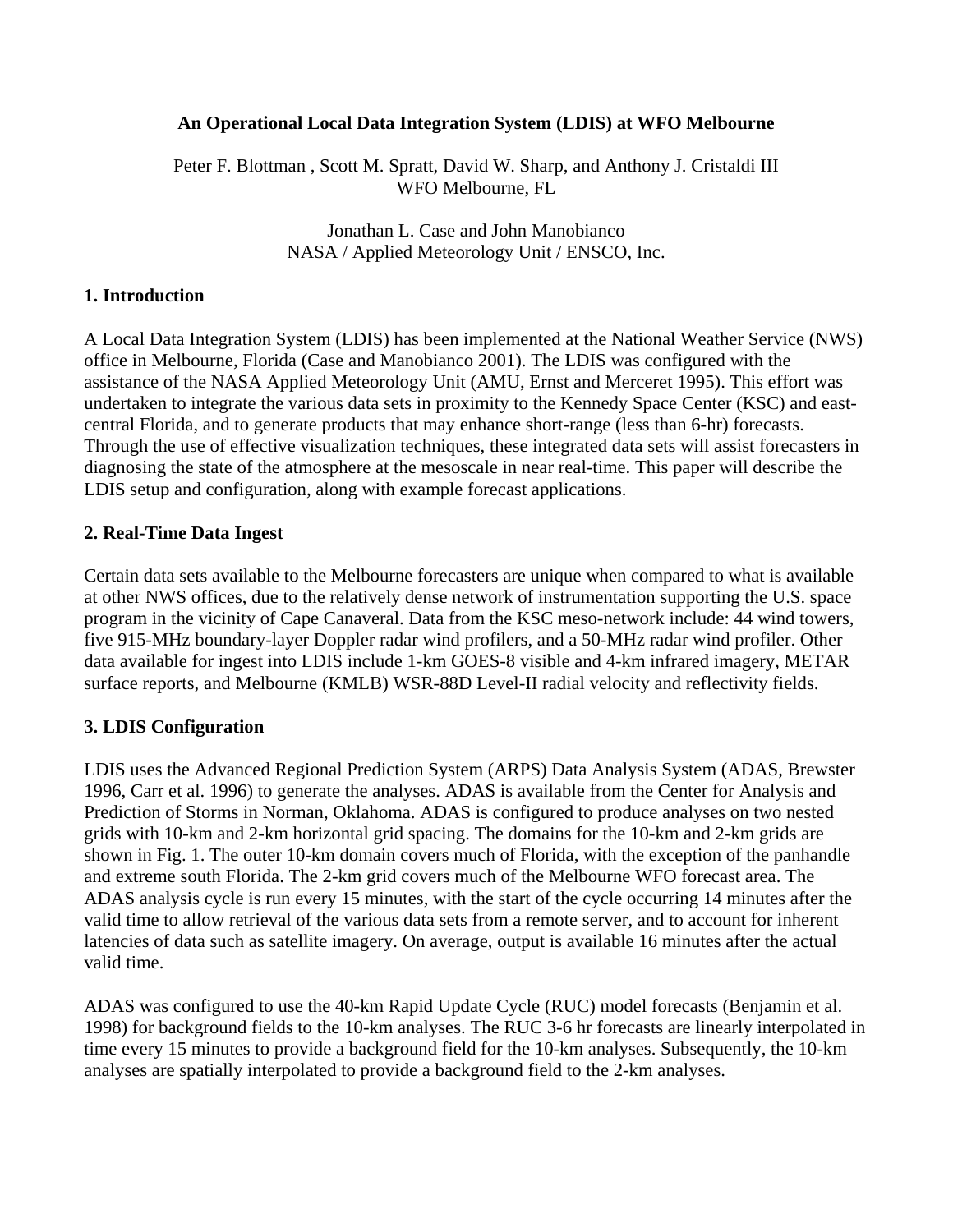

Figure 1. The horizontal extent of the ADAS 10-km domain is shown along with the 2-km ADAS domain nest over eastcentral Florida and adjacent coastal waters. The 10-km grid points (small dots) and 40-km RUC grid point locations (squares) are also provided.

Surface observations, meso-network tower winds, profiler data, as well as visible and infrared satellite imagery are collected for assimilation into the ADAS every 15 minutes. These data originate from the NASA/NWS Spaceflight Meteorology Group (SMG) Meteorological Interactive Data Display System (MIDDS, Rotzoll et al. 1990) at the Johnson Space Center in Houston, Texas. At present, the data are routed to the Melbourne WFO via a server at the NWS Southern Region Headquarters in Ft. Worth, Texas, using multiple-scheduled FTP sessions. This indirect communication process is mandated by NASA security concerns, and while it adds some delay to the receipt of data, computational savings are achieved locally by having the data pre-processed at the SMG.

High resolution Level-II Melbourne WSR-88D data are incorporated into the ADAS analyses via two independent workstations. One workstation collects the Level-II base data from the Radar Data Acquisition unit and re-distributes it through a local Radar Interface and Data Distribution System (RIDDS, Jain and Rhue 1995), designed by the National Severe Storms Laboratory. A second workstation retrieves data from RIDDS through the UCAResearch Unidata Local Data Manager (LDM),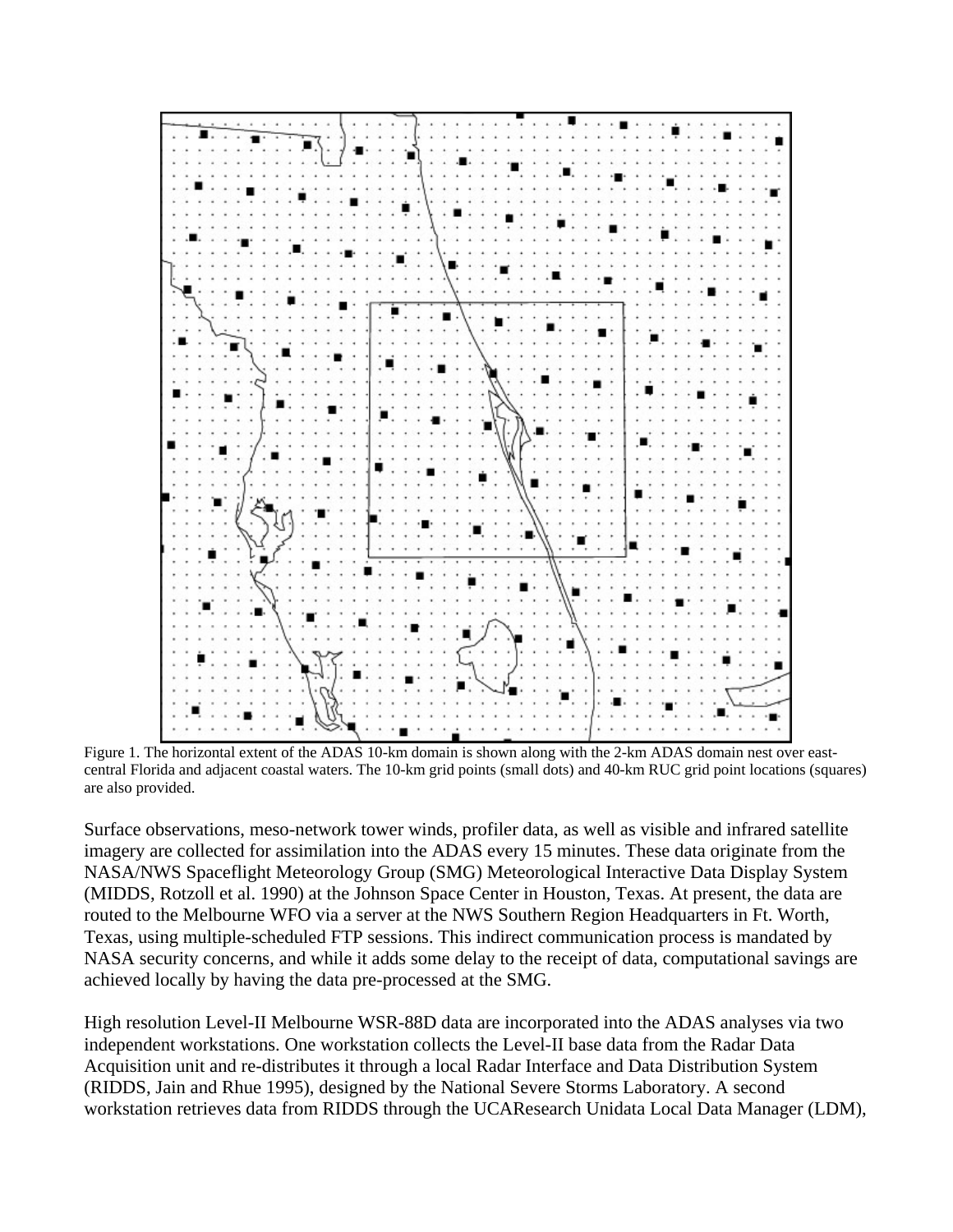using software developed under the Collaborative Radar Acquisition Field Test (CRAFT). CRAFT allows for the real-time compression and transmission of WSR-88D base data across the Internet (Droegemeier et al. 2001). The file system containing the Level-II data ingested by LDM is mounted so that the workstation running ADAS can access and re-map the radar data to each analysis grid.

# **4. Visualization and Forecast Applications**

Once the ADAS cycle is completed, each analysis is converted to GEneral Meteorological PAcKage (GEMPAK) formatted files that can be accessed by workstations networked throughout the office. Forecasters can then utilize the GEMPAK Analysis and Rendering Program (GARP) graphical user interface to view pre-defined horizontal gridded analysis fields, cross sections, multiple gridded macros, and associated time animations.

The high temporal and spatial resolution surface wind analyses, particularly within the 2-km grid, will better assist forecasters with the placement and movement of mesoscale boundaries. Knowledge of these features is especially important during the Florida wet season when sea- and lake breeze and outflow boundaries are primarily responsible for the forcing of diurnal convection. Additionally, thermodynamic diagnostics (e.g., CAPE, LI and K-index) and local severe weather applications such as microburst day potential index (Wheeler and Roeder 1996) combined with the wind analyses will likely aid short-term forecasts of convective initiation and severe weather potential.

Sharp and Hodanish (1996) stated mesoscale low-level boundaries must be considered by east-central Florida forecasters during both pre-storm analysis and radar assessment in order to improve the early detection of supercell thunderstorms. In certain situations, severe weather warning decisions may be made with more confidence and/or more timely by coupling the knowledge of the near storm environment gained by ADAS analyses, in combination with conventional diagnostic methods. The precise location and past movement of mesoscale boundaries, along with depiction of the local trend of key thermodynamic parameters gained from ADAS, may help improve the probability of detection (POD) and false alarm rate (FAR) statistics for severe weather warnings.

The identification and placement of low-level boundaries and moisture trends are also imperative to NWS forecasters when providing spot forecasts for fire weather support to land management agencies and fire fighters. Specific location and timing of mesoscale features, and the wind speed and direction associated with these features, can have significant impact on fire resource management, threats to property, and the safety of personnel working a fire.

Routine examinations of the analyses are also expected to benefit the short-term marine and aviation forecast programs. A more detailed current depiction and evolution of wind flow along the Atlantic coastal plain should allow forecasters to refine short-term marine forecasts. Likewise, improved visualization of the wind fields may result in a more accurate adjustment of the nearshore and offshore forecast segments. In addition, cloud forecasts may also experience positive gains resulting from the forecasters' visualization of detailed cloud cover, cloud base, and ceiling evolutions provided by the complex cloud scheme of ADAS (Zhang et al. 1998).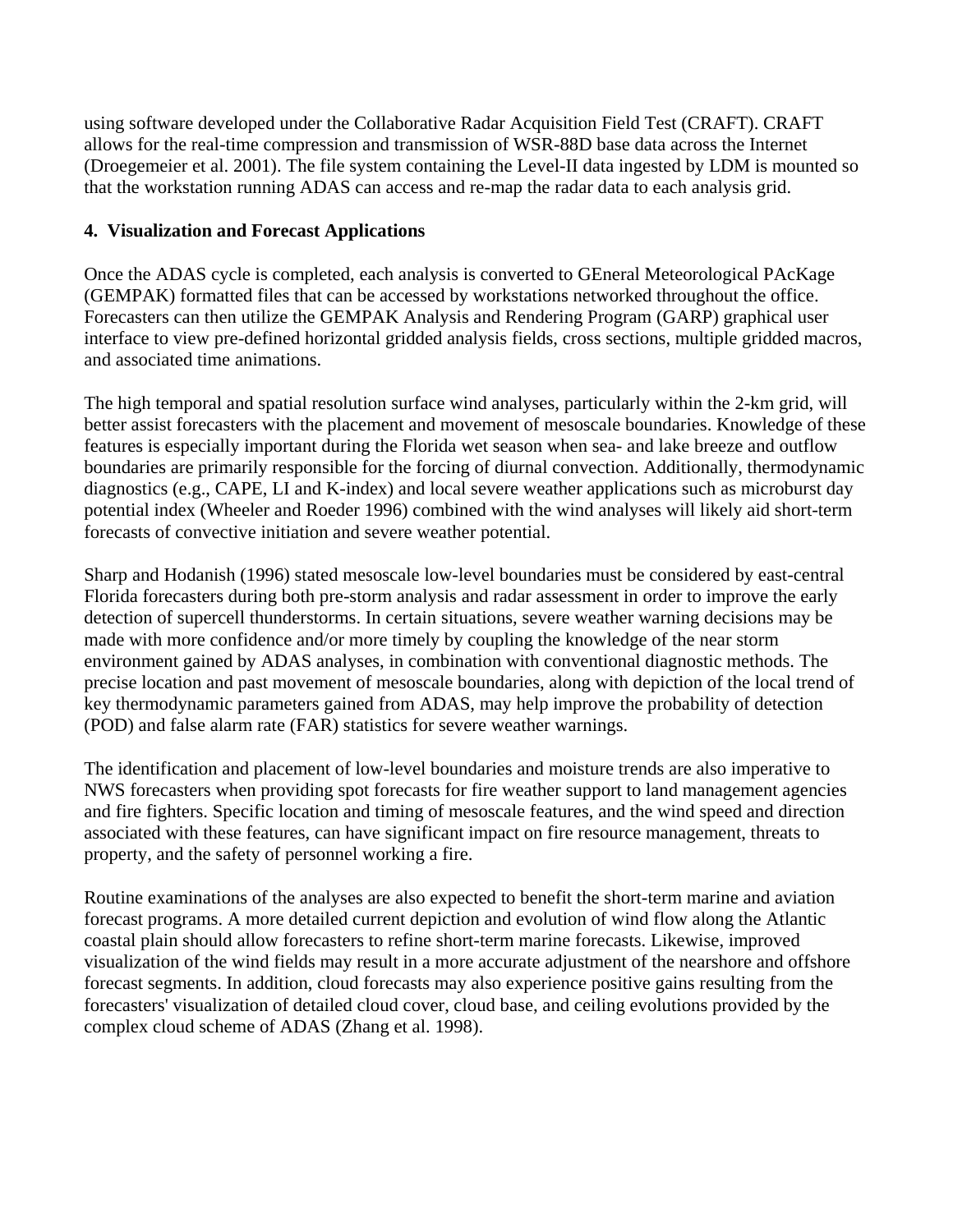## **5. Future Iniatives**

The configuration of ADAS and the routine generation of real-time analyses were completed at the Melbourne NWS office during the spring of 2001. The current post-configuration task involves familiarizing the entire operational staff with using the integrated data analysis package to support various forecast programs. This effort will further prepare the staff for assimilating current conditions following an organized process, as opposed to viewing disparate data sets and integrating them manually to form a mental picture of the atmosphere (McPherson 1999).

Analysis fields will continue to be examined in an operational environment through the remainder of 2001, and optimization of the ADAS configuration package will be performed to improve reliability and operational usefulness. GEMPAK and GARP scripts will also be customized to offer greater display functionality. Additional data sets will be evaluated for potential inclusion into the ADAS analyses. Integrating WSR-88D Level-II data from surrounding sites, especially Tampa, and perhaps eventually the FAA's Terminal Doppler Weather Radar in Orlando, would be helpful in providing additional lowlevel velocity and reflectivity data to the 10-km and 2-km ADAS grids. Sensitivity studies suggest GOES -8 satellite soundings may have a significant impact on analyzed moisture and temperature fields (Manobianco and Case, 1998). Despite the significant time lag required in receiving the satellite soundings and their availability only in cloud-free regions, they may provide significant improvements to the analyses in areas devoid of thermodynamic profiles.

Currently, ADAS analyses are displayed on a workstation separate from AWIPS, the primary NWS meteorological data integration system. Conversion of the ADAS analyses to NetCDF format for ingest into AWIPS is an important objective. Once ADAS analyses are incorporated into AWIPS, direct comparisons can be made between ADAS and the Local Analysis and Prediction System (LAPS, McGinley 1995), which is the AWIPS platform analysis package.

A Web-based display system is also desired in order to share ADAS output with surrounding NWS offices, the USAF 45th Weather Squadron at Cape Canaveral, and local emergency management officials. Such Web-based graphics could be converted from ADAS GEMPAK files for posting to the NWS Melbourne Web site. Finally, the ultimate goal is to implement the ARPS numerical weather prediction model into forecast operations, in combination with the ADAS analyses. The existing ADAS analyses could be cycled with the ARPS prediction model to run a local four-dimensional data assimilation system over east-central Florida.

## **6. References**

Benjamin, S. G., J. M. Brown, K. J. Brundage, D. Devenyi, B. E. Schwartz, T. G. Smirnova, T. L. Smith, L. L. Morone, and G. J. DiMego, 1998: The operational RUC-2. Preprints, *16th Conf. on Weather Analysis and Forecasting*, Phoenix, AZ, Amer. Meteor. Soc., 249-252.

Brewster, K., 1996: Application of the Bratseth analysis scheme including Doppler radar data. Preprints, *15th Conf. on Weather Analysis and Forecasting,* Norfolk, VA, Amer. Meteor. Soc., 92-95.